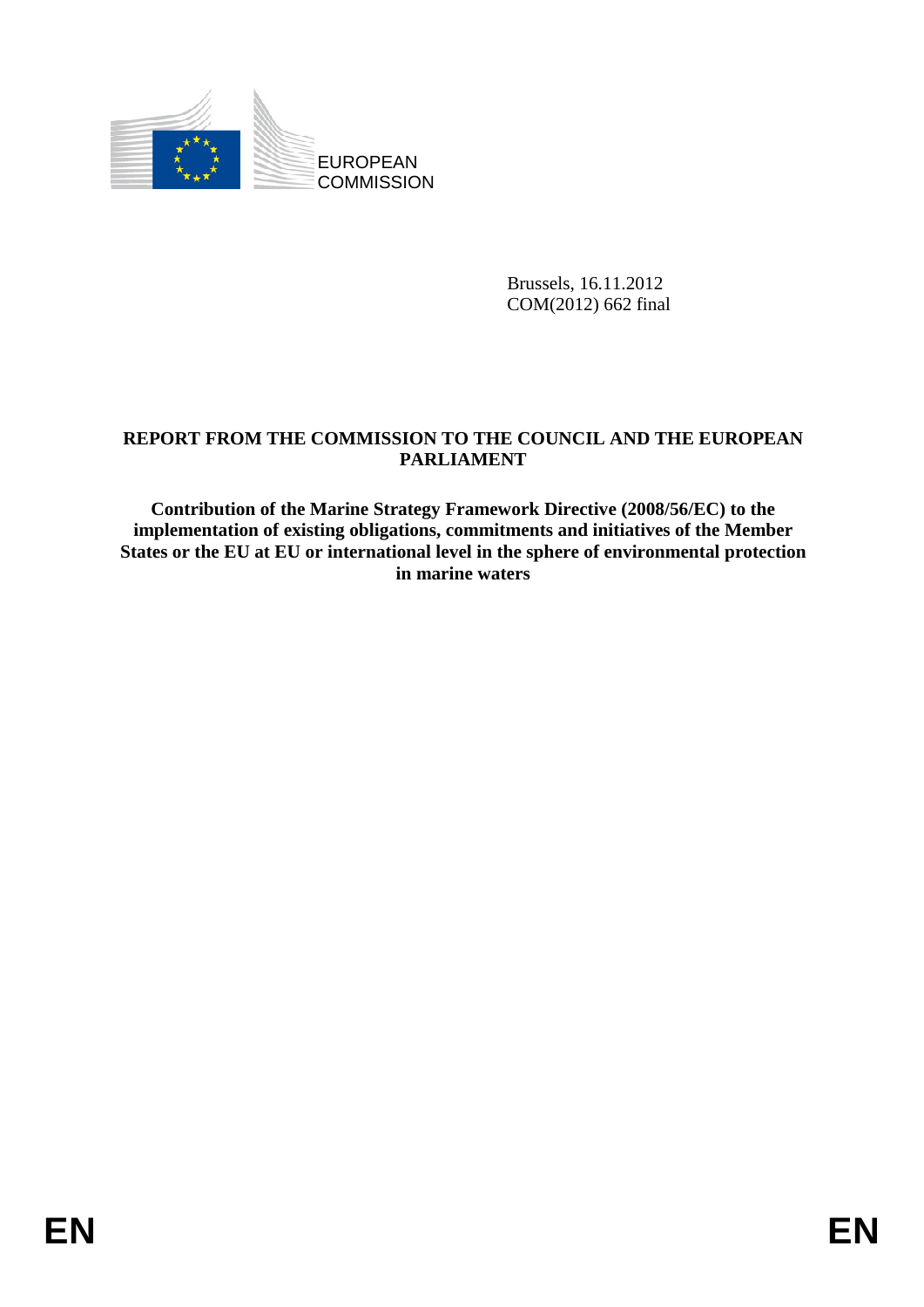#### **REPORT FROM THE COMMISSION TO THE COUNCIL AND THE EUROPEAN PARLIAMENT**

#### **Contribution of the Marine Strategy Framework Directive (2008/56/EC) to the implementation of existing obligations, commitments and initiatives of the Member States or the EU at EU or international level in the sphere of environmental protection in marine waters**

#### **1. INTRODUCTION**

The Marine Strategy Framework Directive (hereafter referred to as Marine Directive or  $M$ SFD $)^1$  aims to achieve Good Environmental Status of the EU's marine waters by 2020 and to protect the resource base upon which marine-related economic and social activities depend. Environmental status will be assessed on the basis of 11 qualitative descriptors<sup>2</sup>, considering environmental state, pressures and impacts on marine ecosystems, and good status is to be achieved via the development and implementation of a strategy for marine waters in each Member State, addressing all impacts and pressures affecting the marine environment. Increased cooperation across borders within marine regions and subregions is also at the heart of the Marine Directive.

This report aims to meet the requirements of Article 20 (2) of the MSFD: to assess the Directive's contribution to the implementation of existing obligations, commitments and initiatives of the Member States or the EU in the sphere of environmental protection in marine waters. While recognising some constitute obligations originating from international agreements, these various strands will be addressed under the term 'commitments' for the purpose of this report.

The Marine Directive translates a very large number of international and EU commitments related to environmental protection in the marine environment to the legal order of the Union. It also plays an important role in enhancing the coherence of the action of the EU and its Member States under international agreements.

The full breadth of these commitments has been analysed in depth in the "Study on the contribution of the Marine Strategy Framework Directive to existing international obligations"3 *.* This report focuses on highlighting the MSFD contribution to essential principles established at international level, to some key international commitments, including Regional Sea Conventions and to major EU policies.

 $\frac{1}{1}$  Directive 2008/56/EC of the European Parliament and of the Council of 17 June 2008 establishing a framework for community action in the field of marine environmental policy (Marine Strategy Framework Directive) OJ L 164, 25.6.2008.

The 11 descriptors are 1. Biodiversity is maintained; 2. Non-indigenous species do not adversely alter the ecosystem; 3. Populations of commercial fish species are healthy; 4. Elements of food webs ensure long-term abundance and reproduction; 5. Eutrophication is minimised; 6. Sea floor integrity ensures the functioning of the ecosystem; 7. Permanent alteration of hydrographical conditions does not adversely affect the ecosystem; 8. Concentrations of contaminants have no effects; 9. Contaminants in seafood are within safe levels; 10. Marine litter does not cause harm; 11. Introduction of energy (including underwater noise) does not adversely affect the ecosystem.

http://ec.europa.eu/environment/marine/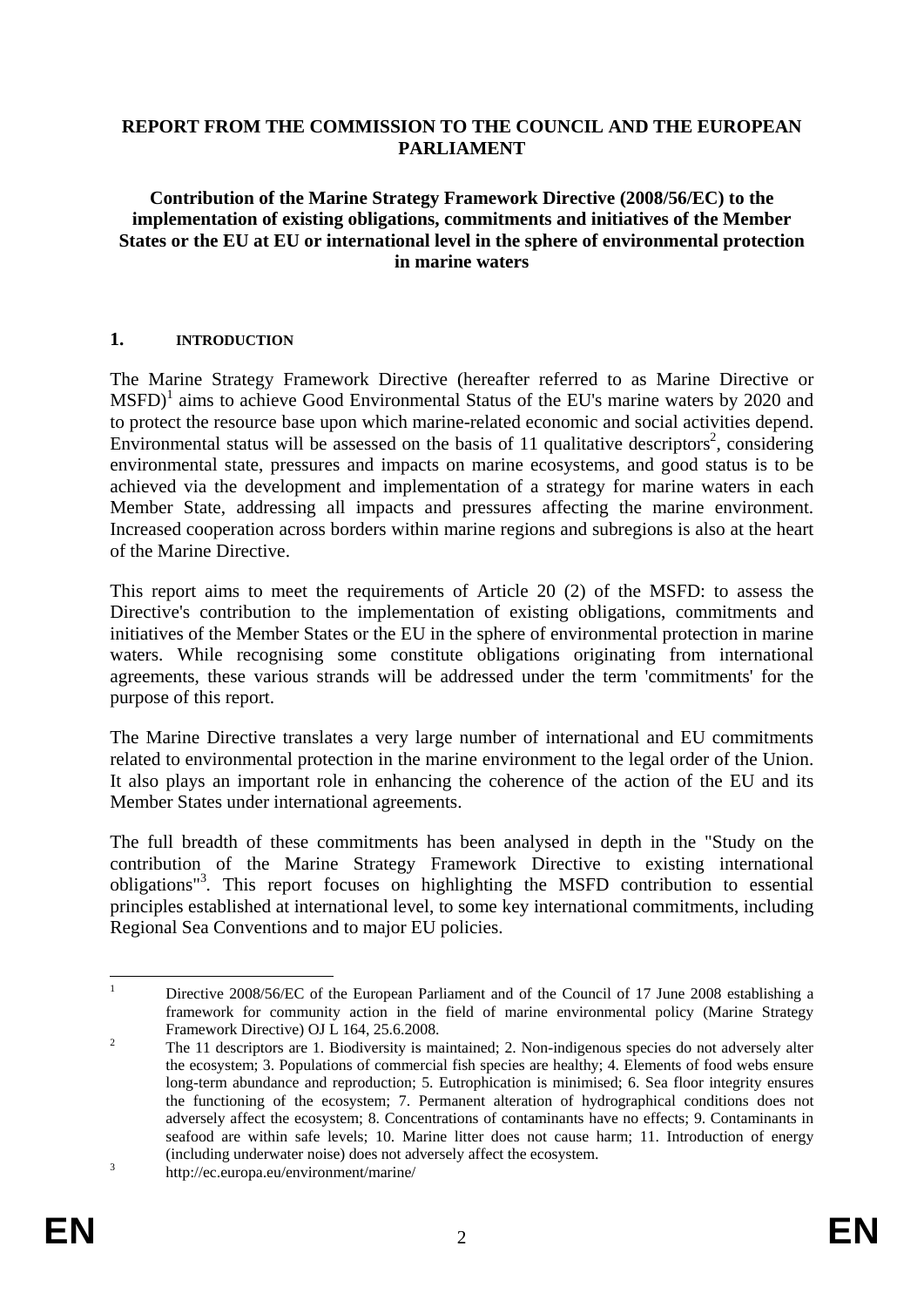## **2. GENERAL PRINCIPLES OF ENVIRONMENT AND MARINE POLICY**

Some general environment principles agreed at the international level, such as those of the Rio Declaration<sup>4</sup> are reflected, whenever relevant, in the MSFD. These are reaffirmed in the Rio+20 outcome document "The Future we want"<sup>5</sup> .

## **2.1. The ecosystem-based approach is at the heart of the Marine Strategy Framework Directive**

The ecosystem-based approach to the management of the marine environment is an essential feature of the MSFD. There is no single internationally agreed definition of the approach, but its overall aim is to ensure that the collective pressures of human activities do not exceed levels that compromise the capacity of ecosystems to respond.

Decisions taken by the Conference of Parties to the UN Convention on Biodiversity (CBD) (COP Decisions V/6 and VII/5), and the Johannesburg Plan of Implementation (JPoI) for instance, include explicit requirements, reaffirmed at the Rio+20 conference, to adopt or follow an ecosystem-based approach to the management of human activities affecting the marine environment.

The Marine Directive not only explicitly refers to the ecosystem-based approach to management of the marine environment as a guiding principle (recitals 8 and 44), but also requires its application in marine strategies (Articles 1 and 3). Thus, by virtue of the MSFD, the ecosystem-based approach becomes a legally-binding principle for the management of the marine environment.

## **2.2. Integration of environmental concerns into other policies, and integrated crosssectoral management of marine waters**

The need to integrate objectives of environmental protection into socio-economic activities and other policies is often stressed in international instruments, together with the necessity to manage the marine environment and coastal areas in an integrated manner. These requirements are in particular included in the Agenda  $21<sup>6</sup>$  commitments, in CBD Decisions, and confirmed in the Rio+20 outcome document. It is a fundamental principle of the EU environmental policy stressed in the TFEU<sup>7</sup>. The MSFD explicitly makes this approach one of its objectives (Article 1(4)).

Specific tools for integrated cross-sectoral management of marine waters have been advanced at the international level. The Integrated Coastal Zone Management (ICZM) approach has been developed as a management tool for coastal areas. The requirement to adopt and implement ICZM is explicitly included in Agenda 21, and in the Protocol on ICZM of the Barcelona Convention. The Marine Spatial Planning (MSP) process is another complementary tool for addressing competing uses at sea whilst ensuring protection of the environment, which has been developed and promoted at the international level more recently

 $\frac{1}{4}$  The Rio Declaration on Environment and Development, from the 1992 United Nations Conference on Environment and Development (UNCED), proclaimed 27 fundamental principles intended to guide future decisions and policies considering the environmental implications of socio-economic  $\text{development.}$ 

A/CONF.216/L.1.

<sup>6</sup> Agenda 21 is a non-binding blueprint and global action plan for sustainable development, agreed at the 1992 UNCED http://www.un.org/esa/dsd/agenda21/.<br>7 Article 11 of the Treaty on the Eunetioning of the Eu

Article 11 of the Treaty on the Functioning of the European Union (TFEU).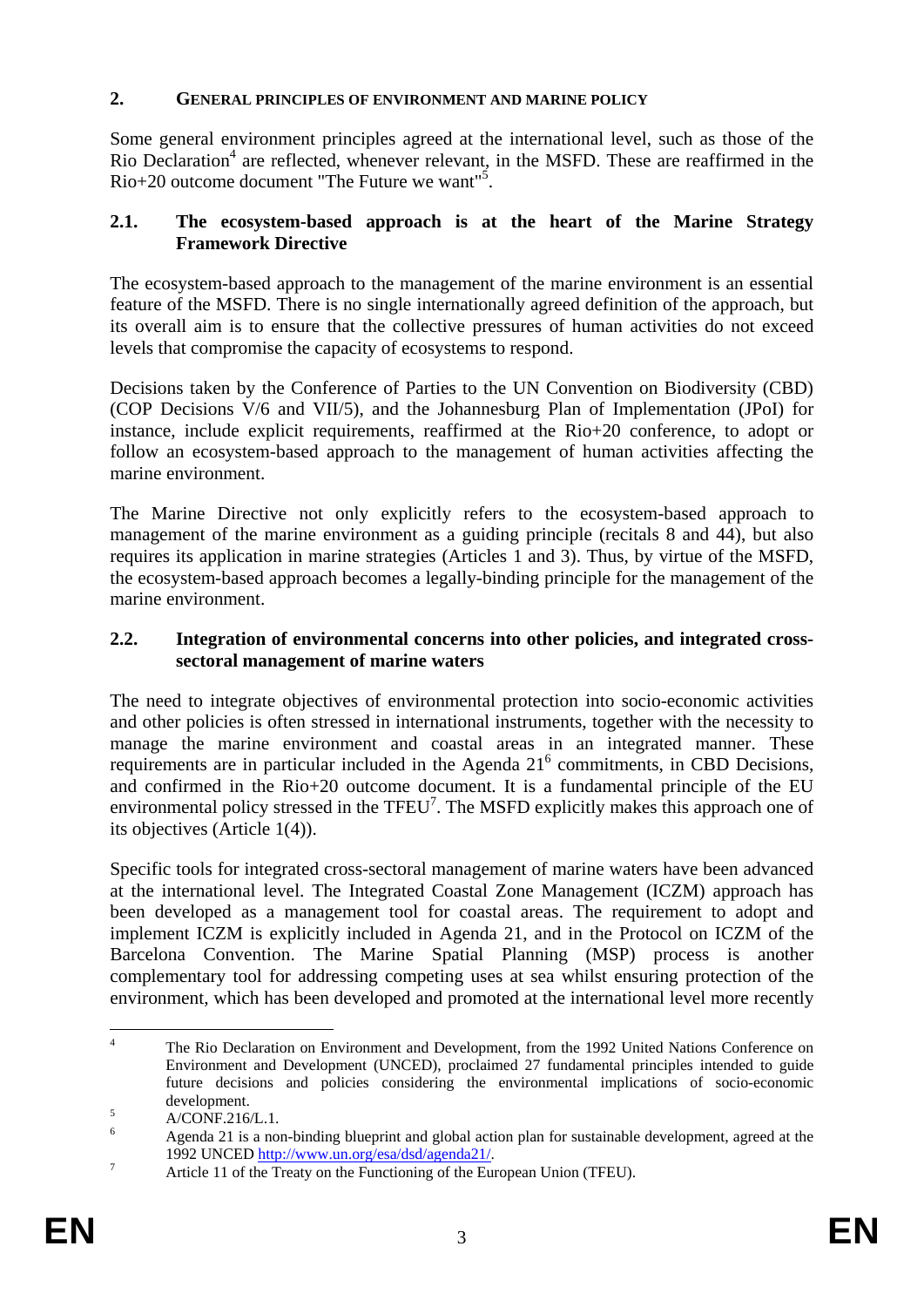$(i\nu$  included in COP Decision  $X/29$  of the CBD) and is being developed in the context of the EU Integrated Maritime Policy (IMP).

By considering overall cumulative impacts, rather than regulating specific uses in isolation, the Marine Directive contributes to the implementation of an integrated management of the marine waters. The Directive requires Member State to include spatial and temporal distribution controls measures in their programmes of measures (Annex VI), such as ICZM and MSP.

## **2.3. The precautionary principle and the polluter pays principle in the marine environment**

The precautionary principle and the polluter pays principle are two fundamental principles of environmental protection policy and both have a basis in the TFEU<sup>8</sup>. Both are included in a number of international instruments dealing with environment issues and are also referred to specifically in relation to protection of the marine environment since Agenda 21 (chap. 17.22), and the CBD (COP Decisions IV/5 and VIII/24).

In line with these provisions, both principles are included in the Marine Directive, as guiding principles for its implementation, in recitals 27 and 44. In particular they are a basis for the programmes of measures Member States must develop to ensure their marine waters reach Good Environmental Status.

## **2.4. Knowledge-based adaptive management and public information and participation**

The need for knowledge-based adaptive management is also a key principle addressed in many international obligations<sup>9</sup>. With regard to the protection of the marine environment, where there are still many uncertainties, this need is of particular importance.

By requiring an initial assessment (Article 8) and monitoring programmes (Article 11), the MSFD contributes to the global review of the state of the marine environment. Furthermore, the Directive ensures that the knowledge base thus established informs subsequent management measures by requiring that the environmental targets (Article 10) and the programmes of measures (Article 13) are based on the initial assessment. This leads to the concept of adaptive management, explicit in the MSFD (Article 3 (5)), which requires updating marine strategies in a six-year cycle.

This approach is fully coherent with the commitment to develop a UN Regular Process for global reporting and assessment of the state of the marine environment, which supports such knowledge-based adaptive management.

Access to information, public consultation and education are also general principles promoted at the international level in environmental commitments. The Aarhus Convention<sup>10</sup>, in particular, is a specific international agreement making this Rio principle operational. The Marine Directive includes specific and explicit requirements (Article 19 and Annex VI (8)) contributing to the implementation of these commitments.

 $\frac{1}{8}$ Article 191 TFEU.

<sup>9</sup> Agenda 21, the CBD, the UN Regular Process promote adaptive management, and most Regional Sea Conventions have reflected this approach in their instruments. 10 Convention on Access to Information, Public Participation in Decision-Making and Access to Justice in

Environmental Matters, of the United Nations Economic Commission for Europe, adopted in 1998.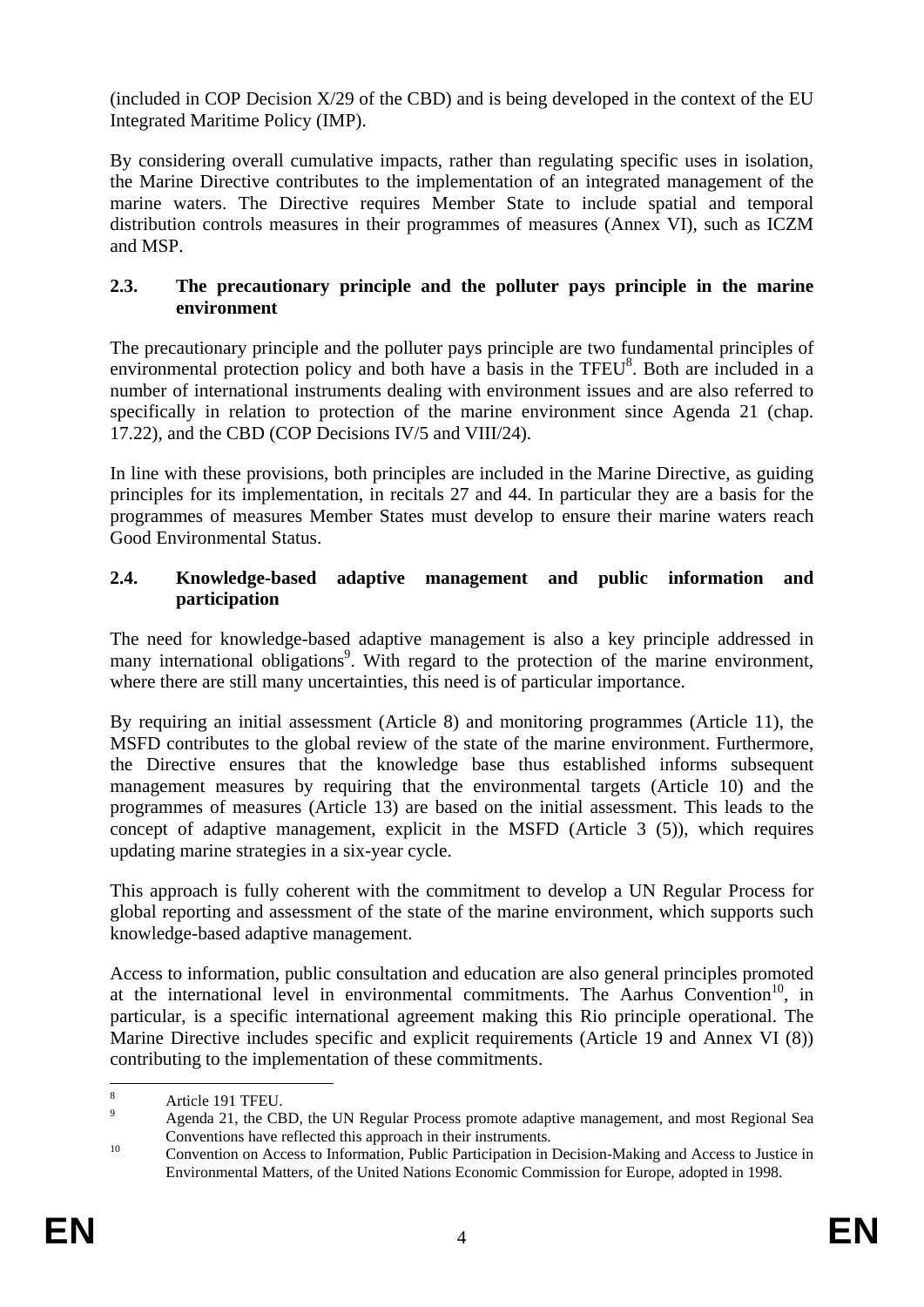#### **3. MAJOR INTERNATIONAL TREATIES AND MULTILATERAL ENVIRONMENTAL AGREEMENTS**

Beyond these general environment principles, the Marine Directive makes a large number of more specific commitments drawn from Multilateral Environmental Agreements and other international agreements part of the EU's legal order for marine waters.

# **3.1. UNCLOS and IMO**

The United Nations Convention on the Law of the Sea (UNCLOS) sets out the responsibilities and rights of nations with regard to seas and oceans and includes a number of obligations in relation to the protection and preservation of the marine environment. These cover, for instance, provisions on monitoring and assessment of the state of the marine environment, the prevention of pollution at sea and requirements for global and regional cooperation. The Marine Directive recognizes and takes full account of obligations under  $UNCLOS<sup>11</sup>$ . In addition, within its geographical scope, the Directive translates the UNCLOS requirement for States to observe and measure the risks or effects of pollution of the marine environment<sup>12</sup>. It also implements various other obligations requiring States to take measures to prevent, reduce and control pollution of the marine environment from land-based sources, to prevent pollution at sea of the seabed and the subsoil and to prevent the introduction of non-indigenous species. The MSFD also translates UNCLOS provisions as regards sustainable fisheries and aquaculture, innovation and investment in research. Last but not least, it facilitates the obligation of States under UNCLOS to cooperate to protect the marine environment, through its emphasis on regional cooperation<sup>13</sup>.

Some UNCLOS provisions, notably those on limiting pollution at source and on developing environmental impact assessments are also addressed by legislation outside the MSFD, such as the IPPC directive<sup>14</sup> and the EIA/SEA directives<sup>15</sup>.

Much the same can be said of IMO rules, such as those under  $MARPOL<sup>16</sup>$  as modified by its 1987 protocol, or the OPRC Convention and its OPRC-HNS protocol<sup>17</sup>, but also of the agreement for cooperation in dealing with pollution of the North Sea by oil and other harmful substances (though outside  $IMO<sup>18</sup>$ . There, a number of EU laws complementary to the MSFD contribute practical solutions and mechanisms to address the MSFD aims such as the Directive on Port State control<sup>19</sup>, on waste reception facilities in EU ports<sup>20</sup> or the Council Decision establishing a Community Civil Protection Mechanism<sup>21</sup>.

 $11$  $11$  See MSFD recital 17.

<sup>&</sup>lt;sup>12</sup> See MSFD Article 11 and Annex V.

 $13$  See MSFD article 6.

<sup>&</sup>lt;sup>14</sup> Integrated Pollut[ion Prevention and Control](http://eur-lex.europa.eu/Notice.do?checktexts=checkbox&val=463847%3Acs&pos=1&page=1&lang=en&pgs=10&nbl=1&list=463847%3Acs%2C&hwords=&action=GO&visu=%23texte) Directive 2008/1/EC, OJ L 24, 29.1.2008, p. 8–29

<sup>&</sup>lt;sup>15</sup> Directives  $2011/92/EU$  and  $2001/42/EC$ .

<sup>&</sup>lt;sup>16</sup> The International Convention for the Prevention of Pollution from Ships (MARPOL).

<sup>17</sup> The International Convention on Oil Pollution Preparedness, Response and Co-operation and the Protocol on Preparedness, Response and Co-operation to pollution Incidents by Hazardous and Noxious Substances.<br><sup>18</sup> Agreement for cooperation in dealing with pollution of the North Sea by oil and other harmful

substances.

<sup>&</sup>lt;sup>19</sup> Directive 2009/16/EC, OJ L 131, 28.5.2009, p. 57–100.<br><sup>20</sup> Directive 2000/50/EC, OJ L 222, 28.12.2000, p. 81.

<sup>20</sup> [Directive 2000/59/EC, OJ L 332, 28.12.2000, p. 81–90,](http://eur-lex.europa.eu/Notice.do?checktexts=checkbox&val=236999%3Acs&pos=1&page=1&lang=en&pgs=10&nbl=1&list=236999%3Acs%2C&hwords=&action=GO&visu=%23texte) as last amended by Regulation (EC) No

<sup>1137/2008.&</sup>lt;br>
21 Council Decision 2007/779/EC, Euratom (recast).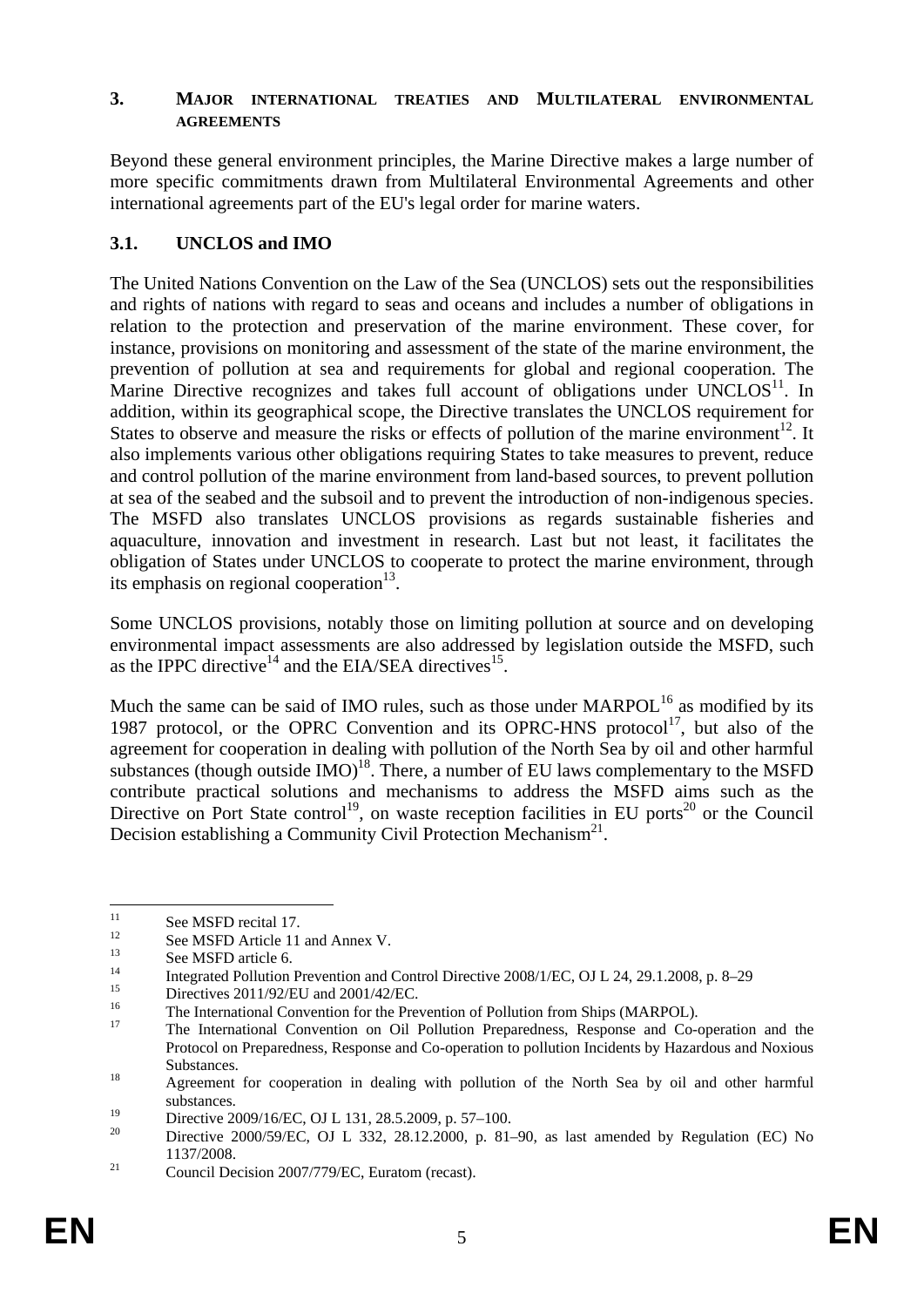### **3.2. The MSFD, a key contribution to the implementation of international commitments on marine biodiversity**

The Marine Directive is the first EU legislative instrument explicitly related to the protection of marine biodiversity in its entirety. It contains the specific regulatory objective that "biodiversity is maintained by 2020", as the cornerstone for achieving Good Environmental Status of oceans and seas. It therefore provides, together with the Habitats and Bird Directives<sup>22</sup>, a strong policy and legal framework to comply with international commitments related to the protection of marine biodiversity, such as those under the CBD (mentioned in recital 18 of the MSFD), or the Convention on Trade in Endangered Species.

In addition to implementing the CBD's ecosystem approach and principle of adaptive management, the MSFD also addresses some of more specific requirements of the CBD, such as for example the establishment of Marine Protected Areas (MPAs), which Member States must include in their marine strategies, as part of an overall approach to protecting the marine environment. In addition, the Directive will bring together these MPAs set up under various other EU or international obligations into one framework: a coherent and representative network of MPAs (see below 5).

## **3.3. The link to international climate change commitments**

The Marine Directive concerns itself with the impacts of climate change on oceans and, as such, contributes indirectly to the UN Framework Convention on Climate Change (UNFCC) and other instruments dealing with this issue.

The MSFD improves knowledge of climate impacts on the marine environment. It requires Member States to consider, in their initial assessments, various climate-related factors such as changes in sea temperature and ice cover and ocean acidification.

Member States' marine strategies under the MSFD can also address adaptation to climate change. Given that pressures and impacts may vary according to different patterns of human activity and the impact of climate change, the determination of Good Environmental Status may have to be adapted over time<sup>23</sup>.

Finally, healthy oceans play an important mitigation role, as carbon sinks. The marine area can be used for the purpose of renewable energy generation, and carbon capture and storage (CCS). These are human activities whose pressures and impacts need to be managed in the context of the Directive.

## **4. THE KEY ROLE OF REGIONAL SEA CONVENTIONS**

Four Regional Sea Conventions (RSCs) cover the marine waters of MSFD: the Convention for the Protection of Marine Environment of the North East Atlantic (OSPAR), the Convention for the Protection of the Marine Environment of the Baltic Sea (HELCOM), the Convention for the Protection of the Marine Environment and the Coastal Region of the Mediterranean (Barcelona Convention) and the Convention for the Protection of the Black Sea against Pollution (Bucharest Convention)<sup>24</sup>. Some significant differences exist between

 $22$ 22 Directive 92/43/EEC on the conservation of natural habitats and of wild fauna and flora and [Birds](http://eur-lex.europa.eu/Notice.do?checktexts=checkbox&val=507103%3Acs&pos=1&page=1&lang=en&pgs=10&nbl=1&list=507103%3Acs%2C&hwords=&action=GO&visu=%23texte)  Directive codified 2009/147/EC, OJ L 20, 26.1.2010, p. 7–25.<br>Recital 34.<br>24 Recital 10

See MSFD recital 19.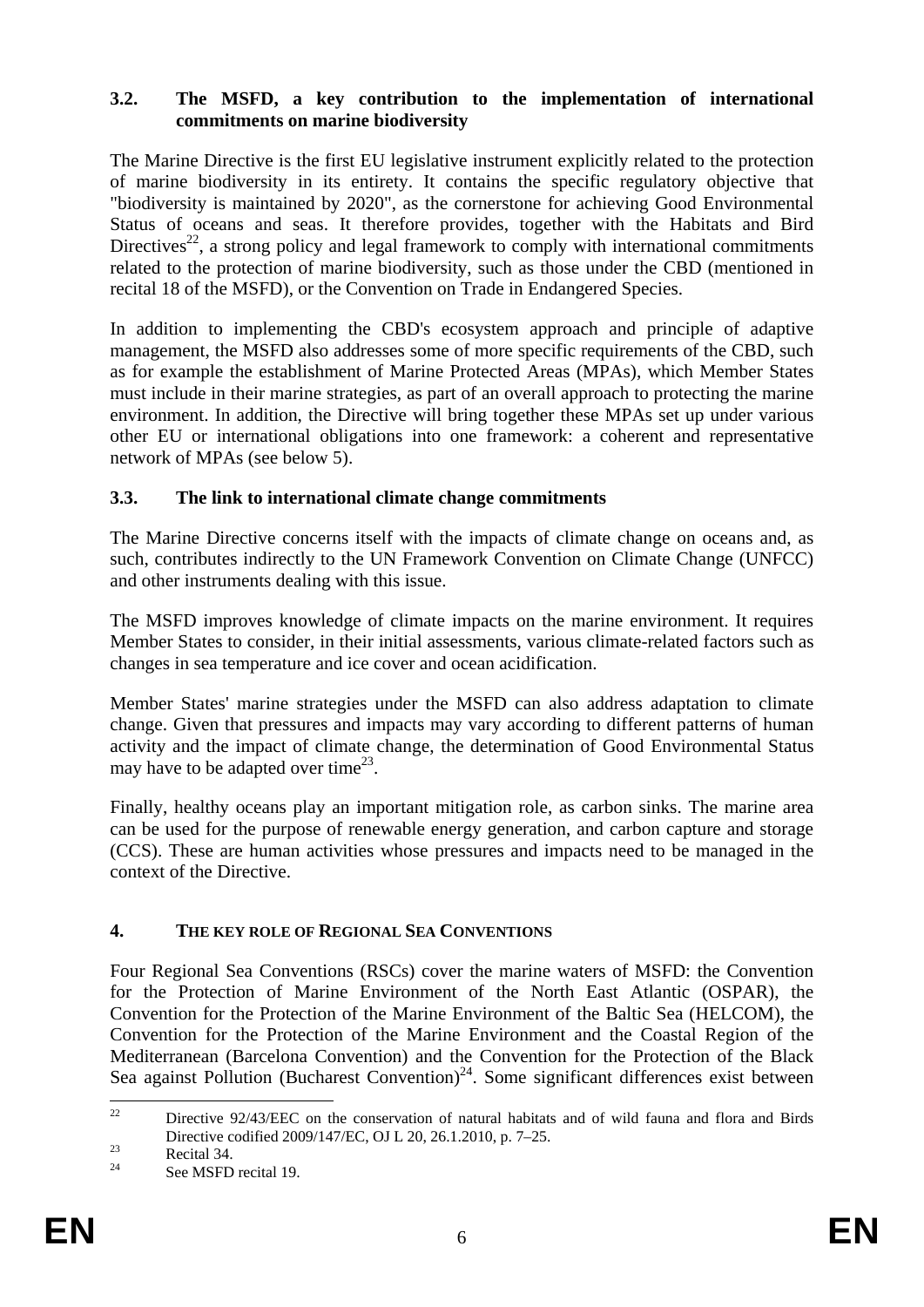them, especially as far as the role of non-EU countries is concerned (e.g. 9 out of 10 parties are EU Member States in the Baltic, 7 out of 22 in the Mediterranean).

The RSCs aim to improve regional governance of the marine regions and to reinforce the protection of the marine environment. The Marine Directive includes numerous provisions which aim at ensuring that its implementation not only contributes, but also builds upon the activities of the conventions, which cover EU marine regions or sub-regions.

Article 6(1) clearly requires Member States to use existing regional institutional cooperation structures, including those under RSCs, to achieve coordination. Several of these Conventions have expressly agreed to take up the function to facilitate the regional implementation of the MSFD. Article 6(2) requires Member States to make every effort, using relevant international forums, including mechanisms of the RSCs, to coordinate their actions with third countries for the purpose of establishing and implementing marine strategies, and to extend, where appropriate, coordination and co-operation to all Member States including land-locked countries.

The MSFD ensures that RSCs and other international agreements are taken into account at all stages of the development of marine strategies, making sure that the methodologies used are consistent across the marine regions or sub-regions and that transboundary impacts are taken into account.

On the other hand, the Marine Directive contributes to the fulfilment of the obligations and important commitments of the EU and the Member States under these RSCs.

This includes, for example, obligations to take all possible steps to prevent and eliminate pollution from sea-based and land-based sources, including the impact of point source discharges on the maritime environment. The RSCs have also integrated explicit commitments to adopt or follow an ecosystem-based approach to the management of marine waters and to conserve marine resources, including obligations to take measures to protect and conserve ecosystems and the biological diversity such as requirements to regulate the introduction of invasive species. The Marine Directive takes up all these elements, as essential characteristics for achieving Good Environmental Status.

The RSCs also contain provisions on access to information on the state of the marine environment, on the obligation of States to undertake monitoring and research programmes and subsequent reporting obligations, which are integrated in the Marine Directive (see section 2.4).

## **5. MSFD AND OTHER RELEVANT EU POLICIES**

Many EU policies affect the marine environment, in particular those dealing with fisheries, transport, industry, agriculture, regional development, research, energy, external relations, as well as important elements of environment policy such as water. But these policies are not specifically designed to protect the marine environment in a coordinated manner. Accordingly, human activities impacting the marine environment are addressed in a sectorby-sector manner.

The MSFD aims at ensuring the coherence, consistency and integration of measures taken pursuant to various other EU legal instruments in order to meet its key objective. Therefore, as stipulated by Article 20, when considering the contribution of the MSFD to international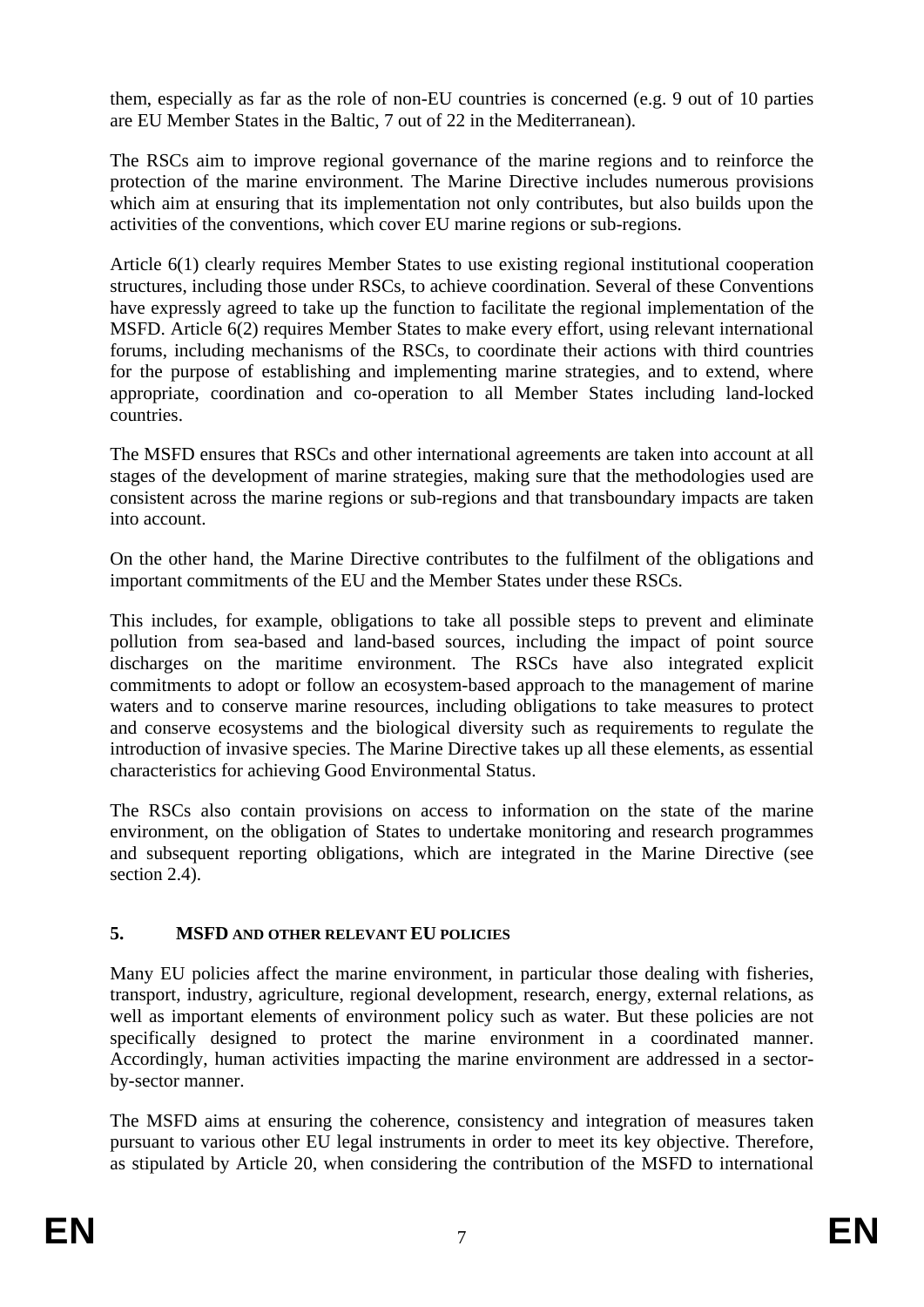obligations and commitments, it is necessary to take into account obligations set and measures provided by other EU legislation at community level.

The Water Framework Directive<sup>25</sup> (WFD) is closely linked to the Marine Directive. It sets the goal of achieving Good Status for all EU ground and surface waters, including coastal waters, by 2015, complementing the goal of achieving Good Environmental Status under the Marine Directive. Actions taken under the WFD will reduce marine pollution and nutrient input from land-based sources and will protect ecosystems in coastal and transitional waters, which are vital spawning grounds for many marine fish species.

The requirement to carry out an Environmental Impact Assessment (EIA) for projects and activities in the EU, on land and at sea is set out in the Directive 2011/92/EU; similar obligations exist for the preparation of plans and programmes under Directive 2001/42/EC, known as the Strategic Environmental Assessment (SEA) Directive. MSFD does not expressly contain the requirement to carry out an SEA for plans and programmes affecting the marine environment. However, the SEA applies on its own merits, as confirmed by the Court of Justice<sup>26</sup>, provided that its conditions are met, in particular that the plan in question sets the framework for future development of projects. Depending on their content, marine strategies may have to be made subject to an SEA. Programmes of measures are likely to have to undergo an SEA, as Annex VI of the MSFD foresees that they may set the framework for future projects and activities.

In addition the Habitats Directive<sup>27</sup> (Article 6) requires an appropriate assessment to be carried out for any plans or projects likely to have significant effects on the special areas of conservation (SAC) established under the Directive and special protection areas (SPA) established under the Birds Directive. As these special areas of conservation contribute to the Marine Protected Areas established under the MSFD, an assessment under Article 6 of the Habitats Directive is normally required for marine strategies and programmes of measures such activities. These assessments can be integrated into SEA procedures.

A number of high-level political commitments on the protection of biodiversity have been made by the EU. The headline target is to halt the loss of biodiversity and the degradation of ecosystem services in the EU by 2020, and restoring them in so far as feasible. These political objectives have been enshrined in the EU2020 Biodiversity Strategy<sup>28</sup> and are spelled out in specific targets and actions linked to the achievement of the objective of the Marine Directive and other pieces of EU legislation dealing with the protection of endangered species and the sustainable exploitation of fish stocks.

Under the Habitats and Birds Directives, Member States are to ensure a favourable conservation status of a series of marine habitats and species and a positive population status of all naturally occurring marine species including migratory bird species. A large area of the EU's coastal and marine areas has already or will be designated as Natura 2000 sites under these Directives. The MSFD recognises that the establishment of MPAs, including Natura 2000 sites designated or to be designated under the Habitats and Birds Directives, are an important contribution to the achievement of Good Environmental Status and requires

<sup>25</sup> 25 Directive 2000/60/EC of the European Parliament and of the Council of 23 October 2000 establishing a framework for Community action in the field of water policy. OJ L 327 on 22.12.2000.<br>See cases C-105/09 and C-295/10.<br>27 See Cases C-105/09 and C-295/10.

<sup>27</sup> COUNCIL DIRECTIVE 92/43/EEC of 21 May 1992 on the conservation of natural habitats and of wild

fauna and flora (OJ L 206, 22.7.1992, p. 7).<br>
28 COM (2011) 244 final. Our life insurance, our natural capital: an EU biodiversity strategy to 2020.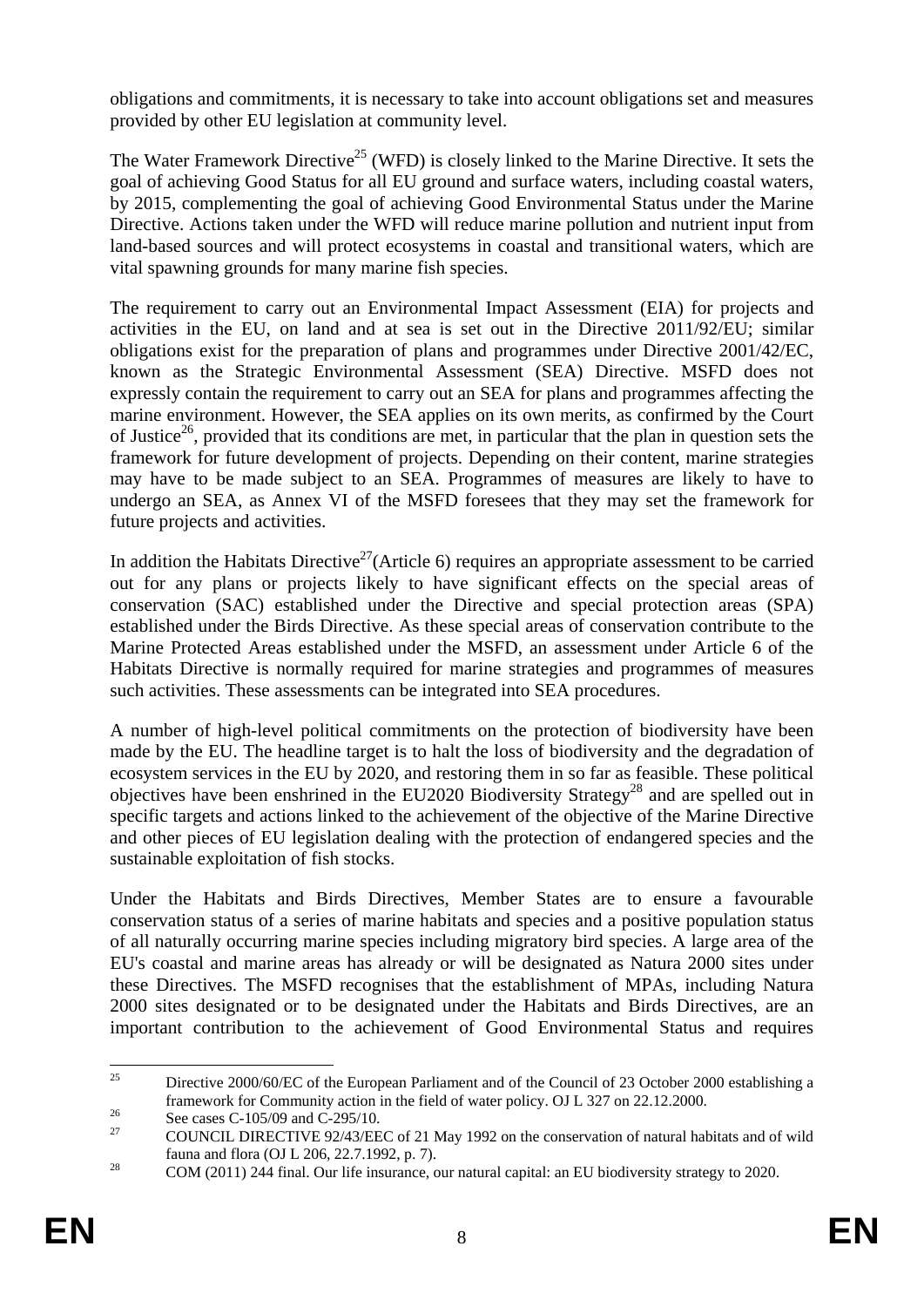networks of MPAs to be included in programmes of measures of the marine strategies (Article 13(4)). In addition, Article 13(4) of the MSFD requires that the networks of MPAs are coherent and representative, adequately covering the diversity of the constituent ecosystems, and expressly goes beyond Natura 2000 by extending such networks to those MPAs established under the RSCs. Furthermore, Article 13(5) ensures that an explicit link is made between the establishment of MPAs and possible measures under the Common Fisheries Policy (CFP). The MSFD thus acts in this case specifically as a framework within which existing measures can be integrated and complemented with new initiatives.

For the regulation of fishery and aquaculture activities, the CFP sets out a collaborative approach to managing the EU's shared fisheries. The proposed reform of the CFP in  $2011^{29}$ requires all stock to be above levels capable of producing maximum sustainable yield and to take into account the environmental impacts of fishing. It requires expressly integrating the objectives of the MSFD. Thus the Marine Directive complements the CFP, providing the link between fishery policies and other essential aspects of environmental protection (such as biodiversity conservation, protection of habitats and associated species).

Various EU legislative instruments have an impact on the degree of pollution of the marine environment down the line, such as the Nitrates Directive<sup>30</sup>, the Priority Substances Directive<sup>31</sup>, and the Waste Framework Directive<sup>32</sup>. The MSFD complements these particular pieces of EU legislation.

There are also close linkages between the Marine Directive and the EU civil protection policy which establishes a framework for cooperation at EU level for managing all types of disasters in all phases of the disaster management cycle, including prevention, preparedness, response and recovery<sup>33</sup>.

The Marine Directive is also the environmental pillar of the Integrated Maritime Policy (IMP). Its function is highlighted in a range of developments under the IMP, including marine spatial planning, marine knowledge and regional strategies.

As such, the Marine Directive gives direction and contributes to the implementation of several obligations, commitments and initiatives at EU level, ensuring their sustainability and contributing to the objective of wider coherence set out in its Article 1(4).

#### **6. LOOKING AT THE FUTURE: THE MSFD AND THE IMPLEMENTATION OF THE RIO+20 OUTCOME**

The Rio+20 outcome document, "The Future We Want", reflects a number of concepts contained in the Marine Directive. It comprises the commitment to protect, and restore, the health, productivity and resilience of oceans and marine ecosystems, and to maintain their biodiversity, enabling their conservation and sustainable use for present and future generations. It stresses the need to effectively apply an ecosystem approach and the

<sup>29</sup> 29 COM(2011) 425 final. Proposal for a Regulation of the European Parliament and the Council on the [Common Fisheries Policy.](http://eur-lex.europa.eu/LexUriServ/LexUriServ.do?uri=CELEX:31991L0676:en:NOT) 30 [Directive 91/676/EEC, OJ L 375, 31.12.1991, p. 1–8, as last am](http://eur-lex.europa.eu/LexUriServ/LexUriServ.do?uri=CELEX:31991L0676:en:NOT)ended by Regulation (EC) No

<sup>1137/2008 (</sup>OJ L 311, 21.11.2008, p. 1–54).<br>31 Directive 2008/105/EC, OJ L 348, 24.12.2008, p. 84–97.

 $\frac{32}{33}$  Directive 2008/98/EC, OJ L 312, 22.11.2008, p.3-30.

<sup>33</sup> Council Decision 2007/779/EC, Euratom (recast) establishing a Community Civil Protection Mechanism.